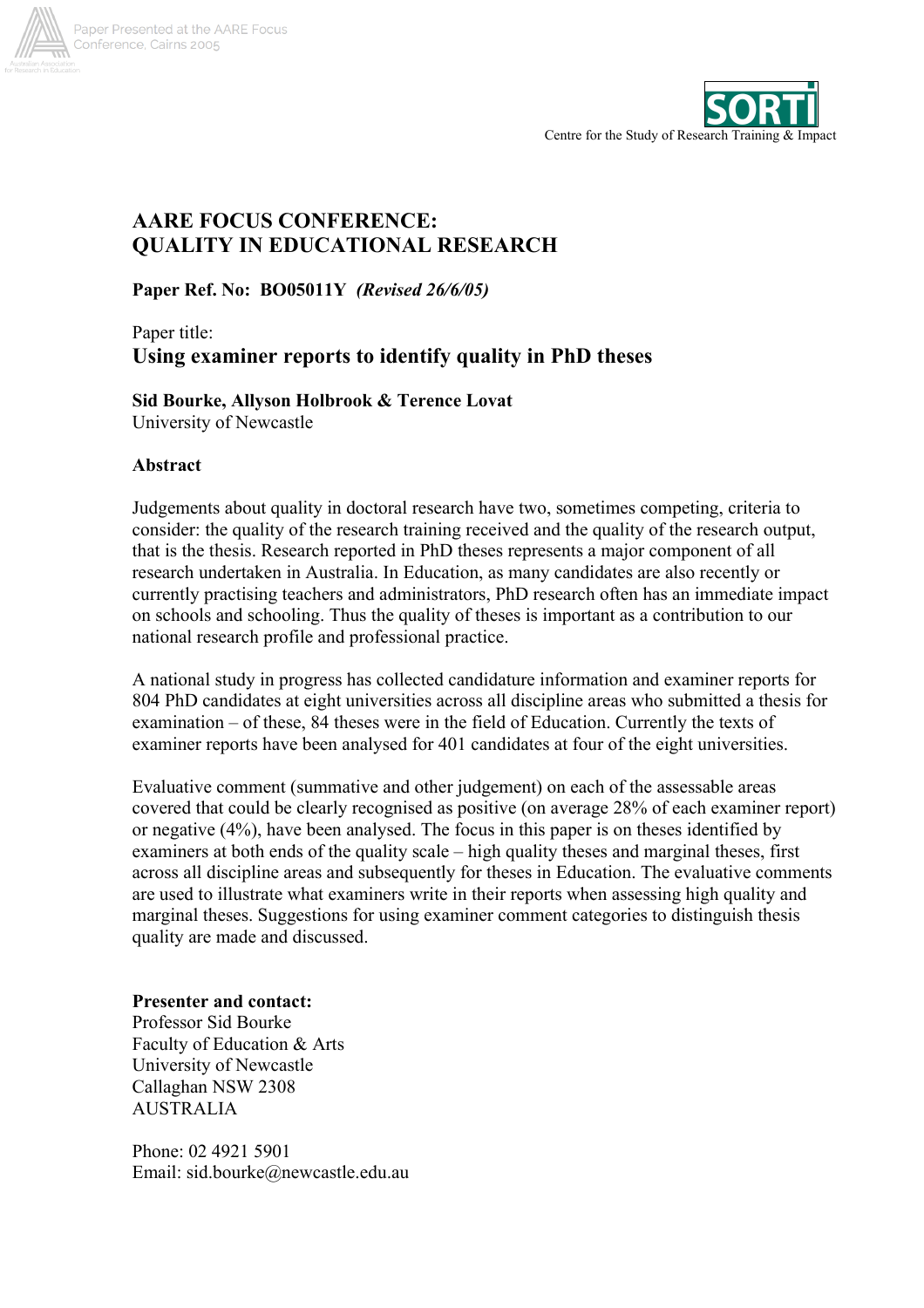

## **Using examiner reports to identify quality in PhD theses**

### INTRODUCTION

In the mid 1990s when the word 'quality' was used in relation to research it tended to be tied in a more of less explicit way to a peer-review of grants and articles. Since then the word has become the catch-all for 'benchmarking', 'standards', 'sound practice', 'good research' and a host of other manifestations of 'performance' evaluating research in tertiary settings including the training and education of researchers. The prevalence of 'quality' in government and management discourse in recent times is strongly related to the desire to measure all performance, including research performance. It is an instrumental treatment which is strangely at odds with the fundamental nature of quality. In essence, 'quality' captures what a community values (Harvey & Green, 1993). As Yates (2004) points out, a good doctoral thesis is 'good relative to a particular research community'. Quality in doctoral research is what is valued by thesis examiners and the standards and expectations of the academic community they represent. The value an examiner places on a thesis is evident in the recommendation made, and is explicated by the foci and emphases of the detailed comments provided.

Clearly not all theses exhibit the same level of quality. But a continuum of quality underlying examiner assessment of a thesis is premised on the assumption that the act of submitting a thesis for examination is in itself the first check of thesis quality. Examiners enter the examination process anticipating that the thesis will pass (Mullins & Kiley, 2002), perhaps for two main reasons. Normally a thesis would not be submitted for examination without at least one established academic colleague (the supervisor) believing it was ready for submission.<sup>1</sup> Secondly the amount of work involved in getting the thesis to submission stage is respected by examiners, who would normally also be supervisors of research students and know what was involved.

This paper is premised on the view that examiners can and do make distinctions between theses of varying quality. At one end of the continuum, an examiner judging a thesis to be of very high quality (or excellent) would probably see it as exhibiting all the valued and desirable criteria of good research as they define it, and this would be reflected in their report. At the other extreme, a thesis judged by an examiner to be unacceptable would be a thesis that does not at all meet the valued and desirable or even the essential criteria – and these are very rare indeed (Holbrook, Dally, Bourke, Lovat, Monfries & Lu, 2004). Slightly above the unacceptable, in the eyes of examiners, are theses that we have called 'marginal' (Holbrook, Bourke, Lovat & Dally, 2004a). Typically these theses exhibit some of the valued and desirable criteria, but lack others. These tend to be the theses for which examiners recommend that significant revision and perhaps re-examination of the thesis be required before it could be considered by the examiner to have sufficient quality to be considered worthy of a PhD.

We first say a little about the context of the studies reported here, then move to an overview of how PhD theses are assessed, before briefly describing a study of PhD examination, which includes the detailed analyses of the text of examiner reports. Following the identification of high quality or excellent theses and low quality or marginal theses based on examiner recommendations, the texts of examiner reports are used to identify specific areas of positive and negative comment by examiners that distinguish between the excellent and marginal

<sup>&</sup>lt;sup>1</sup> We recognise that most university regulations allow that a student may submit a thesis for examination without their supervisor's approval. But this circumstance is rare and the possibility would be unlikely to be at the front of the examiner's mind.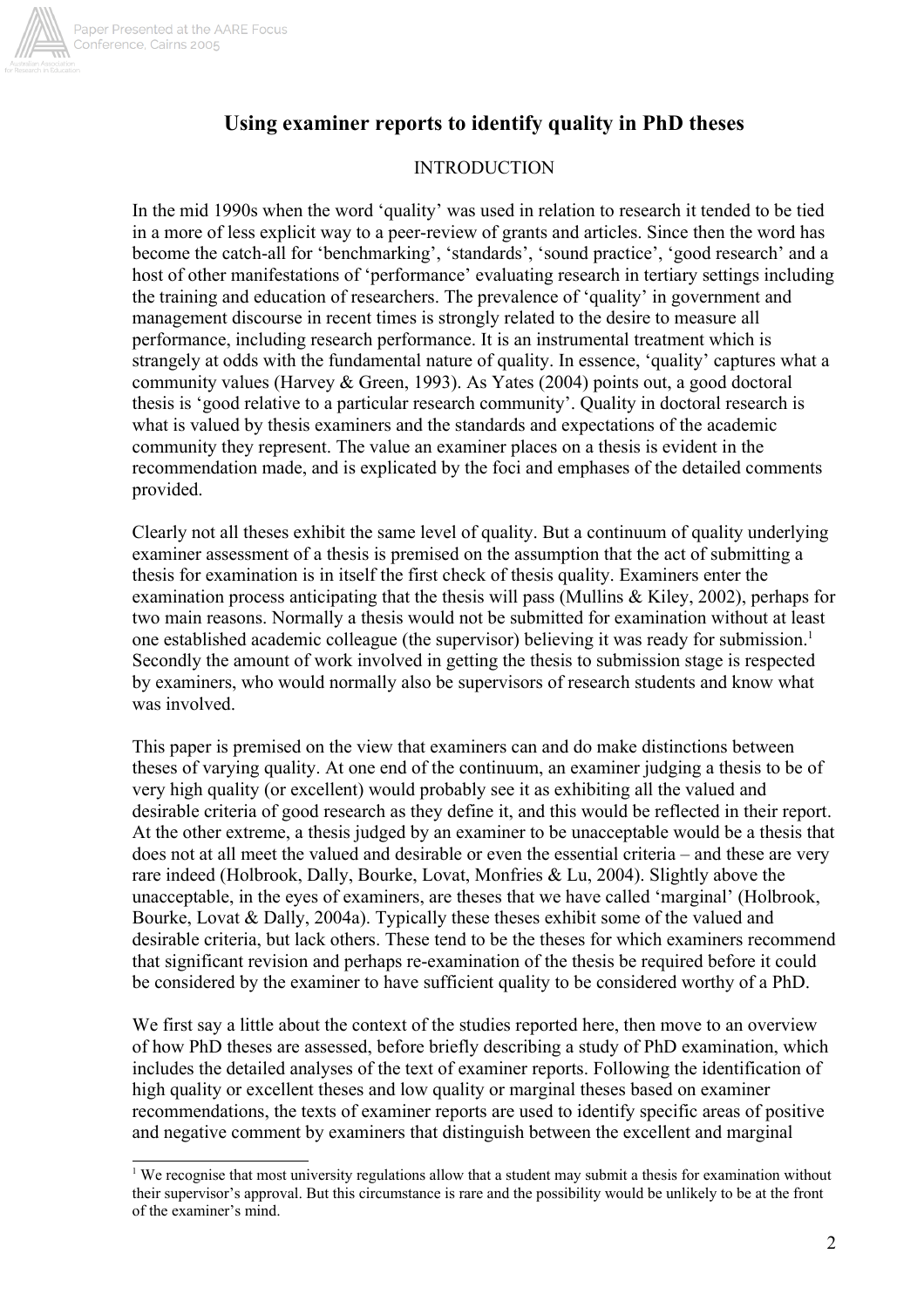

theses. Next we focus on theses in the Broad Field of Study of Education, and a range of examples of these distinguishing comments is provided. Finally, suggestions are made of how thesis quality might be further evaluated, questions are raised concerning possible discipline differences in categories found to be important for thesis quality, and more general questions are addressed concerning what we might wish to do about any marked range in thesis quality.

## THE CONTEXT

There are several elements of context in this area that are important for any consideration of assessing PhD thesis quality. These relate to the place of the PhD in our formal education system, the research impact of PhD programs, concerns about research training and output, and the forthcoming Research Quality Framework evaluation of Australian research (Roberts, 2005).

## **The place of the PhD**

The PhD is clearly the pinnacle of formal qualifications in our education system – leading it to be termed the 'gold standard' (Scott, Brown, Lunt & Thorne, p.149) for research study, representing excellence and attracting both resources and prestige. Candidates are highly valued and hold a privileged position within universities, and in turn the expectation is that their research will provide an original and significant research outcome, in the form of a thesis.

## **PhD research impact**

The numbers of PhD degrees awarded, across disciplines, has risen dramatically in recent years, as evidenced by Evans, Macauley, Pearson & Tregenza (2003) who reported an increase of almost 140 per cent over the decade between 1990 and 2000. As further evidence of the quantum of research being undertaken within PhD programs, there were in excess of 34,000 PhD students enrolled in 2004 (DEST, 2005). Thus while the potential magnitude of the impact of PhD research undertaken is huge, concern for the quality of the research is at least equally important. Do we want research to have an impact if it is of a quality identified by examiners as marginal?

For the discipline of Education, research reported in PhD theses represents a major component of all educational research undertaken in Australia. Postgraduate research students in faculties of education (and PhD candidates account for more than three-quarters of all these students) are the largest group of educational researchers in Australia, exceeding numbers of university staff and other educational researchers in 1999 by a factor of more than two (DETYA, 2000). Further, the estimated time spent by postgraduate students on research and development in education and training approached three times that of academic staff in universities in 1996 (Holbrook, Ainley, Bourke, Owen, McKenzie, Misson & Johnson, 2000, p. 64). Thus the quality of theses is important as a major contribution to our national research profile in Education. It is likely that this is also the position for other professional disciplines where the impact of research is particularly important.

If research studies in the professional disciplines are to have an impact, allied with the need for high quality is a need for thesis relevance to the profession. Again in Education, the topic areas chosen for research theses indicate at least potential relevance. A national study by Holbrook et al (2000, p. 82) reported that the two dominant research areas of theses in Education were educational processes and structures (36%) including classroom processes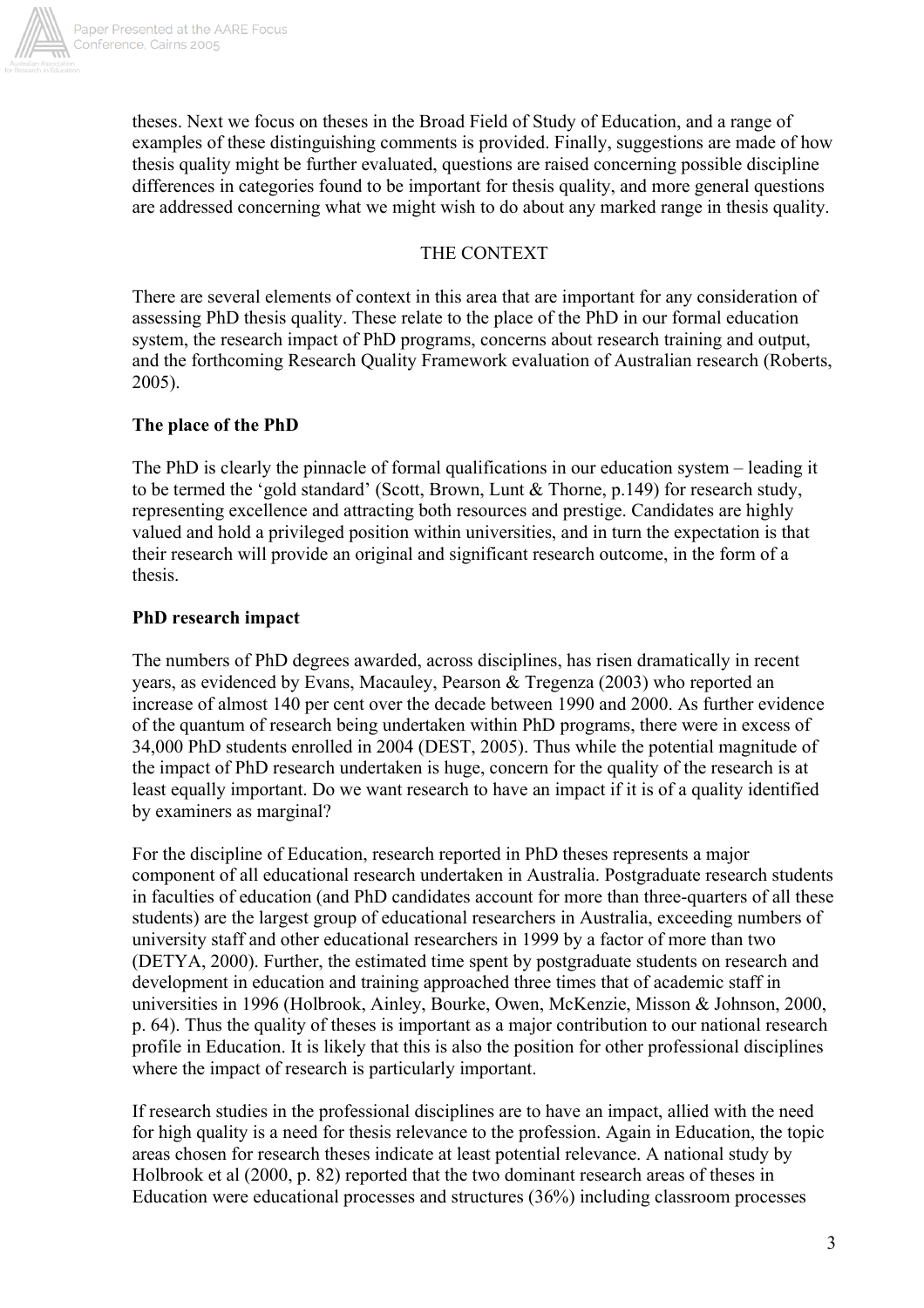

and teaching methods, and subject-specific curriculum areas (33%), both with potential application to schools and schooling. Given that most of the research students were either currently practising teachers or educational administrators, it is not surprising that more than two-thirds of theses were in these potentially relevant and useful areas.

## **Research training and output**

It was essentially only in the mid-1980s that a debate emerged about what a PhD was for. And the debate eventually settled into three strands competing for recognition – the PhD as a generator of research, the PhD as a source of training, and then the purpose of the training *visà-vis* the destination of the graduates. As the PhD became an increasingly popular degree, a focus on its provision and resourcing followed. By the late 1990s the PhD was attracting a significant amount of commentary that linked its continued existence to performance, funding and standardisation:

The old apprenticeship model … is a reflection of a less costly, less complex, less competitive and better resourced time … there are skills that are required of today's graduates that are different from ours and are skills that will be best developed in an environment that is more structured and more coherent than the one we saw (Chubb, 2000, p.18).

There were strong moves to push the emphasis wholly toward training, that is, that a PhD should be less about asking a student to produce a fine piece of research that contributed to the field, and more about satisfying criteria such as ability to write comprehensively and coherently about a field, demonstrate technical and methodological proficiency and show a creative spark. But it is a fine line between showing these abilities and producing good research. Ideally they occur together and clearly both the research training and the thesis itself are important. The research project undertaken is normally the sole, or at least it is the major, application of the research training received. In large part, the quality of the thesis is a measure of both the research training and the research project outcome. The assessment of thesis quality is the focus of this paper.

## **Research Quality Framework**

Most recently, an evaluation of research conducted at Australian universities and other research organizations is currently being planned for implementation over the period 2006 – 2007. The evaluation is known as the Research Quality Framework (RQF), and it seems that higher degree research is to be included in the exercise, or at least associated with the RQF in some form yet to be determined (Roberts, 2005). Consequently there is likely to be an intensification of interest in assessing the quality of higher degree research studies, to a greater extent than is done at present.

## HOW THESIS QUALITY IS ASSESSED

In Australia a written thesis (or dissertation) is the only examinable outcome of most PhD candidatures. The thesis is normally sent for examination to either two or three independent, external examiners who each write a report and make a recommendation on the thesis. There is usually no oral examination. Currently most universities simply record a pass or fail result for each PhD candidate, although a few also record whether the thesis examined was considered by examiners to be among the top 5 or the top 10 per cent of all the theses they have examined.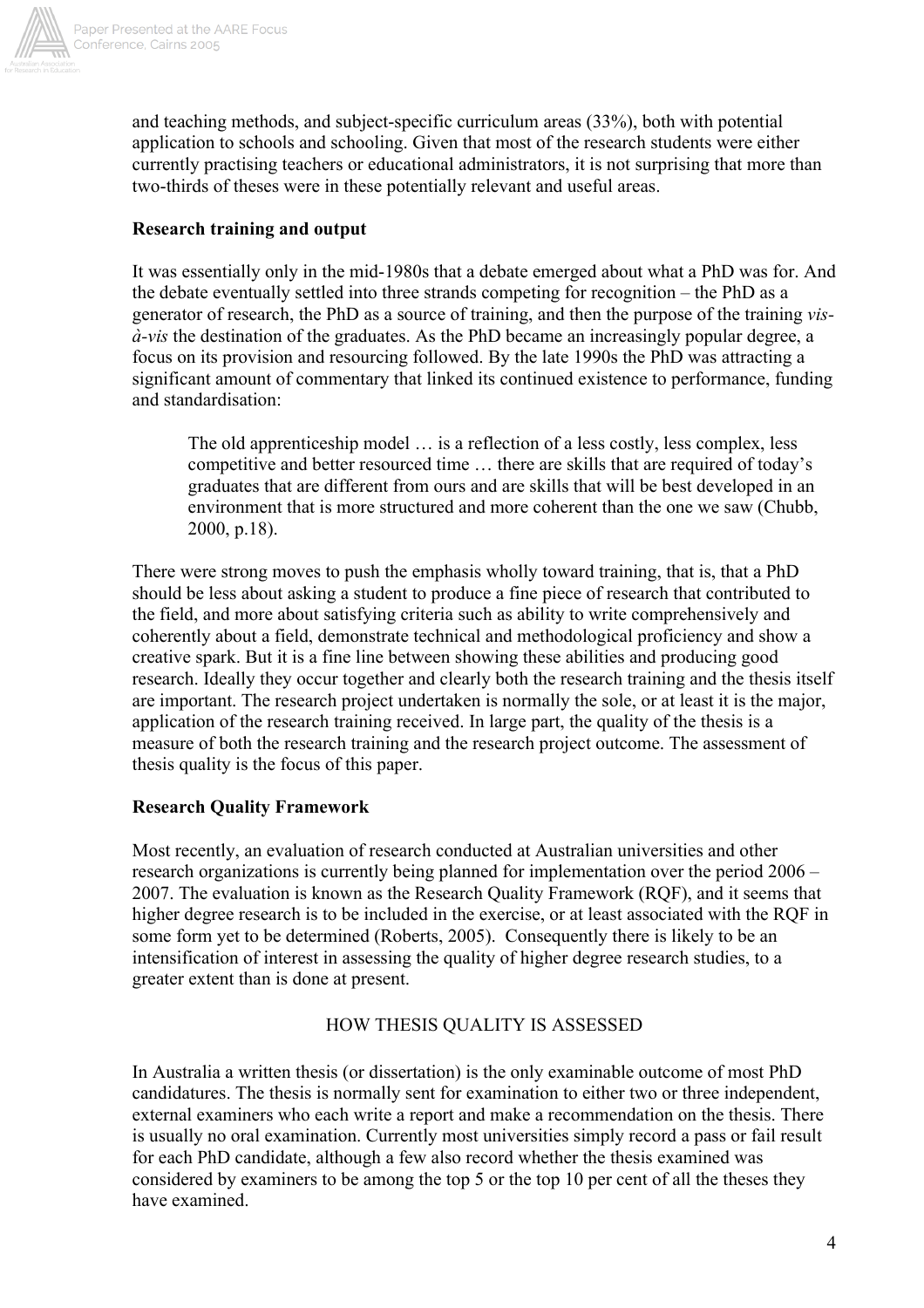

The process of using external examiners should be considered a strength of research training in Australia. The external examiners are selected for their knowledge, expertise and experience in the field, and normally provide an international as well as a national perspective on the thesis evaluation. It is perhaps worth noting that almost half of the examiners of Australian PhD theses come from overseas (Bourke, Hattie & Anderson, 2004; Pitkethly & Prosser, 1995).

The written examiner reports and recommendations are normally considered by a university committee (a Higher Degree Research Committee, or equivalent) which makes the final decision on the fate of the thesis. The decision is normally one of five alternatives that had previously been offered to examiners in tick-box form: (1) Accept the thesis without alteration, (2) Accept the thesis following minor (invited) corrections, (3) Accept the thesis subject to more major (required) corrections, (4) Require the thesis to be revised and resubmitted for further examination, (5) Fail the thesis without the opportunity for revision.

There is a clear progression between these five categories which provide an indication of thesis quality, particularly at the extremes. Recommending that a thesis be passed without amendment or that a thesis required major revision and further examination are very clear indicators of perceived quality. However, the recommendations made by examiners and the decisions of committees have a strong formative aspect and are not uniformly intended as a summary indicator of thesis quality. The examiner, in many cases, may see the thesis as a work-in-progress and, for example, may recommend category 2 (invite correction) or even category 3 (require correction) for what the examiner believes to be a high quality thesis because it is seen as worth the effort to make the thesis even better. Conversely an examiner may recommend category 1 (accept without amendment) or category 2 for a marginal, barely passable thesis, on the basis that it reaches an acceptable level but that it is not worth the additional effort necessary to raise it to the level of mediocrity.<sup>2</sup> However, these are the exceptions – more normally the high quality theses (in the opinion of the examiner) receive a recommendation in category 1 or 2, and the marginal theses receive a recommendation of either category 4 (revise and resubmit) or 5 (fail). But the written examiner reports tell us much more than this.

### OUTLINE OF THE STUDY

This paper arises from a national project investigating doctoral examination through the use of examiner reports and candidate information that is due to be completed early in 2006. The research questions guiding the larger project are grouped with an emphasis on examination process and outcome, but also extend to what we can learn from process and outcome about the skills and knowledge required at PhD level. Detail about the aims and mixed methods design has been published previously (Holbrook & Bourke 2004). The complete data set will comprise the examiner reports, examiner and institutional recommendations and the doctoral candidate enrolment and supervision history on record for 100 of the most recent doctoral completions in each of eight universities. The candidates represent all broad fields of study. The study reported here draws on the completed core analysis for one half of those institutions.

<sup>&</sup>lt;sup>2</sup> Although a single examiner may be uncritical, it is extremely unlikely that more than one examiner of a thesis that was not of high very quality would respond by indicating that it should be passed without significant correction or amendment.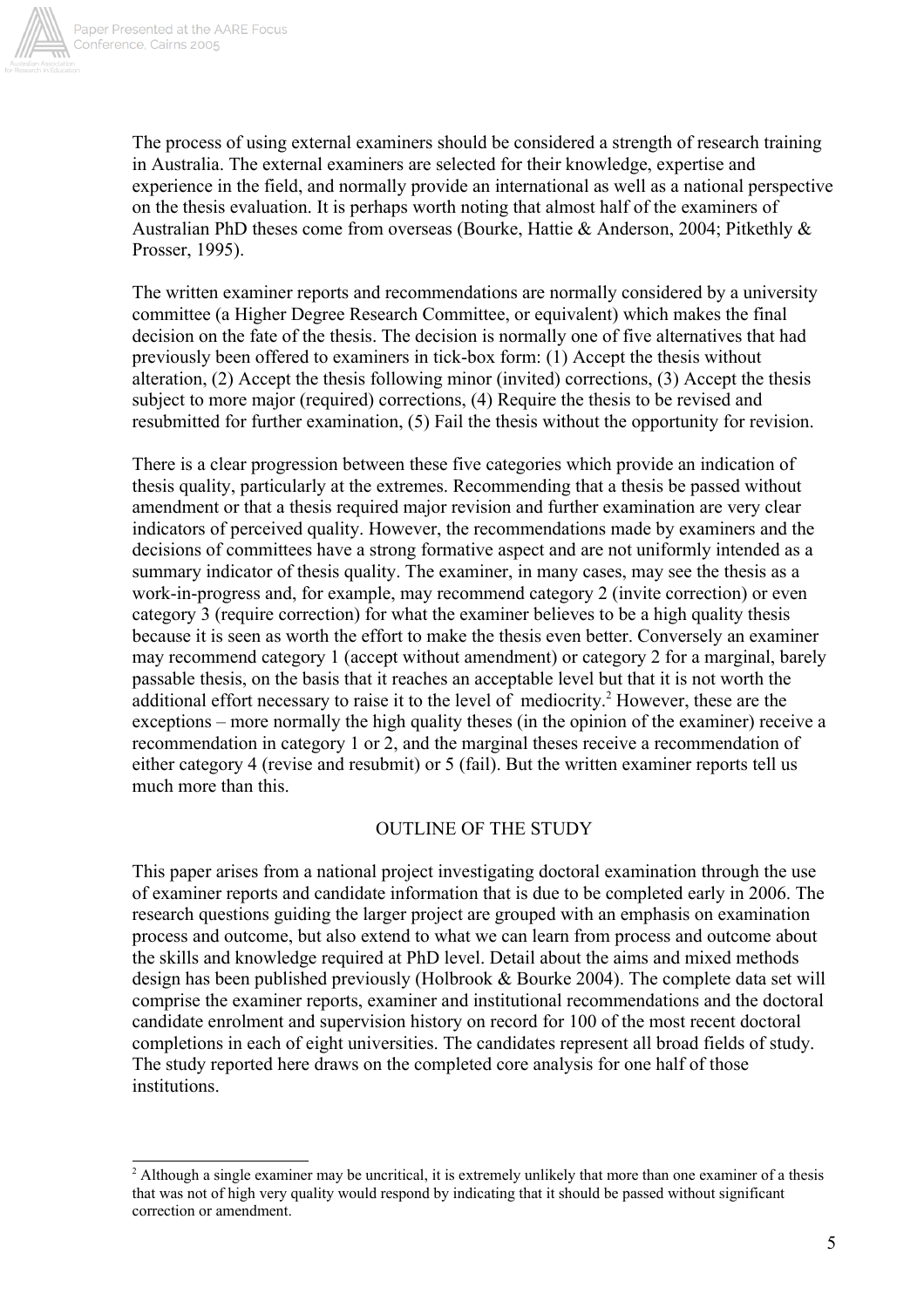

The most substantial source of data is the examiner reports, which range in length from one line to about 27 pages averaging between two and three pages in standardised format. The content of the reports is coded into categories and entered into *QSR N6* software. In the core phase the analyses are based on the proportions of total text units coded at categories, as well as instances of code occurrence and text intersection. There was an extended process of trialling the categories, the analyses and coder consistency with detailed coding notes being generated. The core coding categories capture all of the characteristics and content of the reports.

The core analyses are informed by and contribute, in turn, to 'extended' analyses. The different strands of data and analysis enable the researchers to integrate and validate findings and systematically and creatively explore new directions and emerging theories (see Lovat, Monfries & Morrison, 2004).

The initial unit of data collection and coding is the institution. We undertake core coding of examiner reports for each university separately. Institutional data are then merged and the unit of analysis becomes the candidate within a Broad Field of Study. In this paper we initially present merged institutional data for all candidates and then switch focus to examiner comment on Education theses.

## **Analysis of the examiner reports**

The core coding categories are built on a hierarchical structure of five parent coding categories, with sub-categories for each parent category. The act of coding occurs at the subcategory level. Each coding category has a name as well as a numeric designation and these in turn represent the levels of coding. The primary coding categories or parent 'nodes' are presented and illustrated in Figure 1.

The substantive text of the assessment is contained within nodes 3 and 5, and these nodes constitute the focus of the analyses that follow. Node 3 (assessable areas covered) was intersected with two of the sub-categories within evaluative elements (node 5). They are summative comment (node 5 1) and other judgement (node 5 4). The comment in both is about overall judgement, that is about drawing the key threads of judgement together. In each case the positive and negative 'tone' of the comments can be clearly identified. The selection of the positive and negative 'summative' categories for intensive analysis about 'quality' was informed by the findings from a number of preceding analyses that showed that summative comment predicted examiner recommendation at both ends of the continuum of quality (Holbrook, Bourke & Dally, 2003).

## **The areas assessed by examiners**

In the parent node 'Assessable areas covered' there are five sub-categories as well as some lower levels of categorisation. The categories reported in this paper are identified in bold text below.

### 1. Scope, significance and contribution

There are four sub-categories in this node. **Scope** captures examiner reference to the candidate's research questions and aims. The examiner may paraphrase or quote what the candidate claims the scope of the study to be, or they may elaborate on the questions and summarise what the study is about.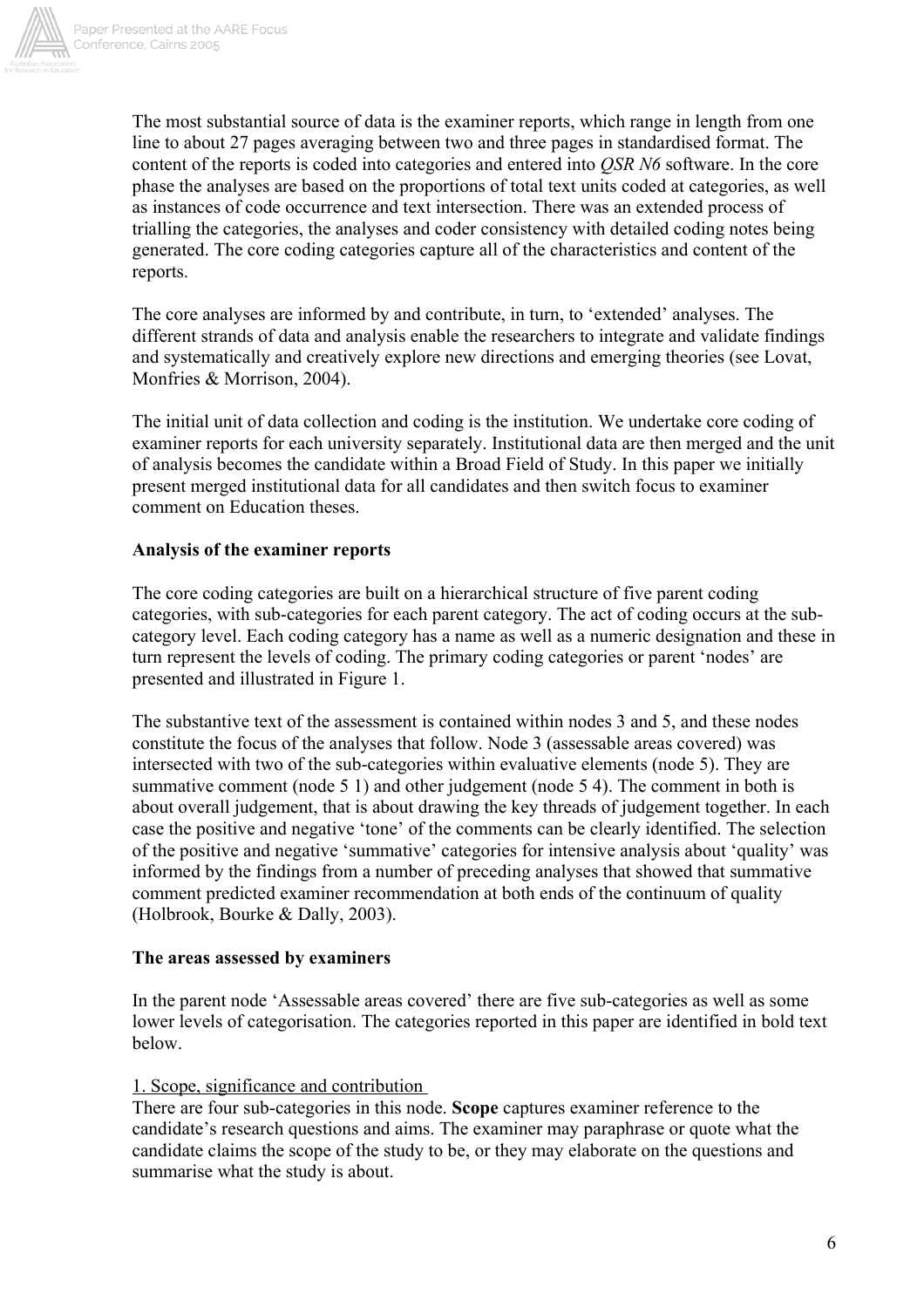

Comments about **Contribution and Significance** are typically brief and sometimes restricted to simple statements and common word use such as 'useful', 'interesting' 'important', 'timely' and 'worthwhile.' It is what examiners go on to say about the components of the thesis and their relative strengths that will give a sense of the contribution they identify.

Publications are a specific type of contribution. Two types of reference to publication are categorised in this study. They are where **existing publications** by the candidate are noted by the examiner, or where the examiner suggests or anticipates **publications that may arise.** It needs to be noted, in reference to Table 1, that in Education specifically, examiners do not often refer to existing publications. This is not surprising in that 'impact' in Education, unlike the hard science disciplines is not tied to rapid publication of findings.

#### **Node 1 Report organisation**

Examiners can approach report writing in many and varied ways. This category focuses not on text content, but how the examiner organizes and structures their report, including the impact of institutional instructions.

#### **Node 2 Examiner and process**

Examiners may make comments about what they know or anticipate about examination and standards, they may comment on what they believe the candidate's institution expects, and they may talk about themselves – e.g. the extent of their expertise. Such comments capture their approach to examination, the interpretation of their role and their expectations. They may discuss the expectations or 'state of play' within the discipline or field, and its methods. They may acknowledge regional and institutional differences and individuals, including the supervisor. All such areas of comment are captured under this broad heading.

#### **Node 3 Assessable areas covered**

This category captures all comment about the possible outcomes, subject matter and presentation of the thesis under examination – the substantive elements of the thesis and the project at its heart. The topics that are typically addressed include scope and significance, the literature review, the methods used and the substance of the findings (including interpretation and analysis of the data, also the presentation and communicative competence of the candidate. There are no absolute surprises in the areas identified here, and they might be found in any guide to writing a thesis. They have also been identified under similar headings in other research into report content (Hansford & Maxwell, 1993; Johnston, 1997).

#### **Node 4 Dialogic elements**

There are specific features of examiner discourse that reflect on the nature of academic communication. In particular this category identifies the notion of 'active' dialogue – engagement with, and consciousness of, communicating personally with the reader(s). This category concentrates on how examiners convey their response, once again in broad ways at this core level, e.g. such as the use of first person, the depth and type of engagement with the thesis, and the directness of their approach to the reader.

#### **Node 5 Evaluative elements**

This category captures all comment that contains evaluation and judgement, including different types of instructive comment as well as text identifying positive and negative judgements about various aspects of the thesis and the candidate's capacity to conduct research.

### **Figure 1: Parent Nodes used in the PhD Examination Study**

#### 2. Review of the literature

'Systematic acquisition and understanding of a substantial body of knowledge' is a generally accepted learning outcome of doctoral study (Shaw & Green 2002, p.117). Examiners' discussion of the literature comprises three broad categories. One is **coverage**, that is the depth, breadth, recency, and adequacy of the literature used in the thesis. Another is **use and application** where the examiner explores the candidate's application of the literature and its role in the thesis, reference to theoretical contribution and the candidate's immersion in, and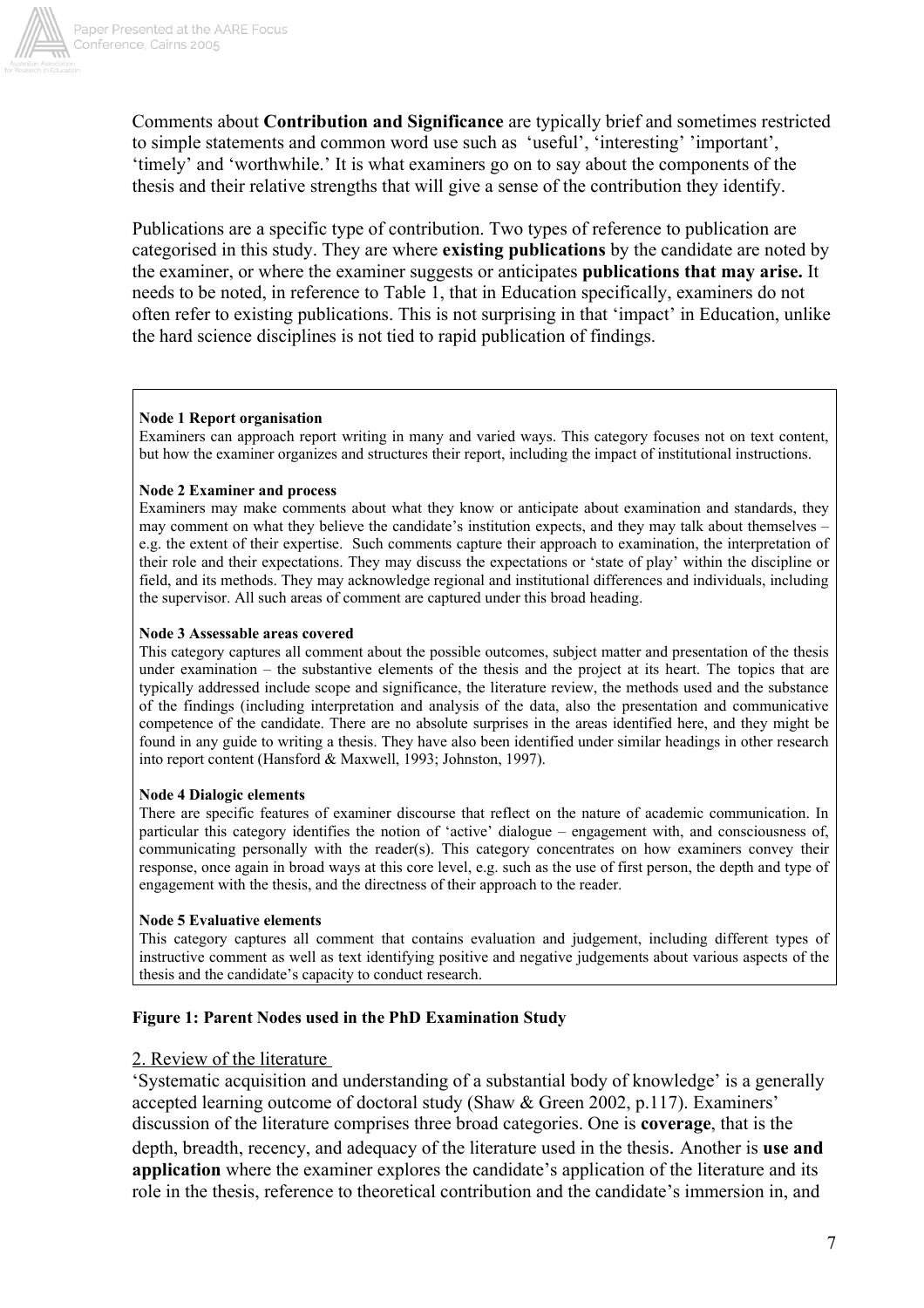

their depth of understanding of the literature. A further category relates to **errors or inaccuracies** in referencing or citation.

## 3. Approach

**Approach** encompasses examiner comment on how the candidate approached the research, their methods and design, and variations in design or reflections on method. This category covers the nature of the experiments, instruments and mechanics of approaches to analysis (for example, the computer software employed) through to reasons given for their use. Further, this category also captures any comments on the methodological and epistemological position taken in the thesis. It does not capture findings *per se*, so if some comments on findings are indistinguishable from comments on method of analysis or interpretation, the latter are captured in the next category.

## 4. Analysis and Reporting

The category **analysis and reporting** captures text covering the candidate's findings and the results of analysis and interpretation as well as the examiner's 'take' on, or general response to, the candidate's endeavours. Here the examiner conveys, and comments on, the way in which findings have been arrived at, treated and presented.

## 5. Communicative competence

There is examiner comment that captures **substantial issues** about 'communication and presentation' (that is holistic appraisal and/or summary of communication skills). These comments may not necessarily be critical. The examiner may state there is a major flaw, or many flaws, in communication or presentation, or conversely that there are none. They may convey frustration with weaknesses in communication or style throughout. Conversely they may praise the candidate for a well-developed conceptual map, well-honed argument, the absolute absence of errors and clear linkages throughout.

## **The evaluative elements in the examiner reports and their 'tone'**

It emerged from successive readings of the examiner reports that there are three broad categories of evaluative comment. The largest category is 'instructive' (on average 44% of text is devoted to this). That is, there is something in what the examiner is saying that is instructional. In the most basic sense the examiner is telling the candidate, and/or possibly the supervisor, to do something to the thesis or its products. The other two forms of evaluation do not contain instruction, one is 'summative', and another category we refer to as 'other judgement'. Later we refer to these as stand-alone judgement. The difference is highlighted below.

**Summative** comments are in fact statements that sum up the examiner's judgements about the whole thesis or a substantial sub-section of it. Such statements can be positive, negative or neutral. *Positive summative* comment identifies strengths. *Negative summative comment* identifies deficiencies and failings. However, there are often situations where the examiner endeavours to balance their comments. They may say something like '…on the one hand, [something is] good and on the other [that same something, or something else] is flawed. An examiner attempting to communicate a *neutral* position in a summary way may provide guarded praise or skirt around direct criticism by using an oblique turn of phrase. This type of comment, on average, comprises only 3 per cent of the total report. In 82 per cent of reports examiners summed up something positive about the thesis, only 25 per cent of reports contained negative summation, and 43 per cent of the examiners contrived comments that balanced the positive with the negative.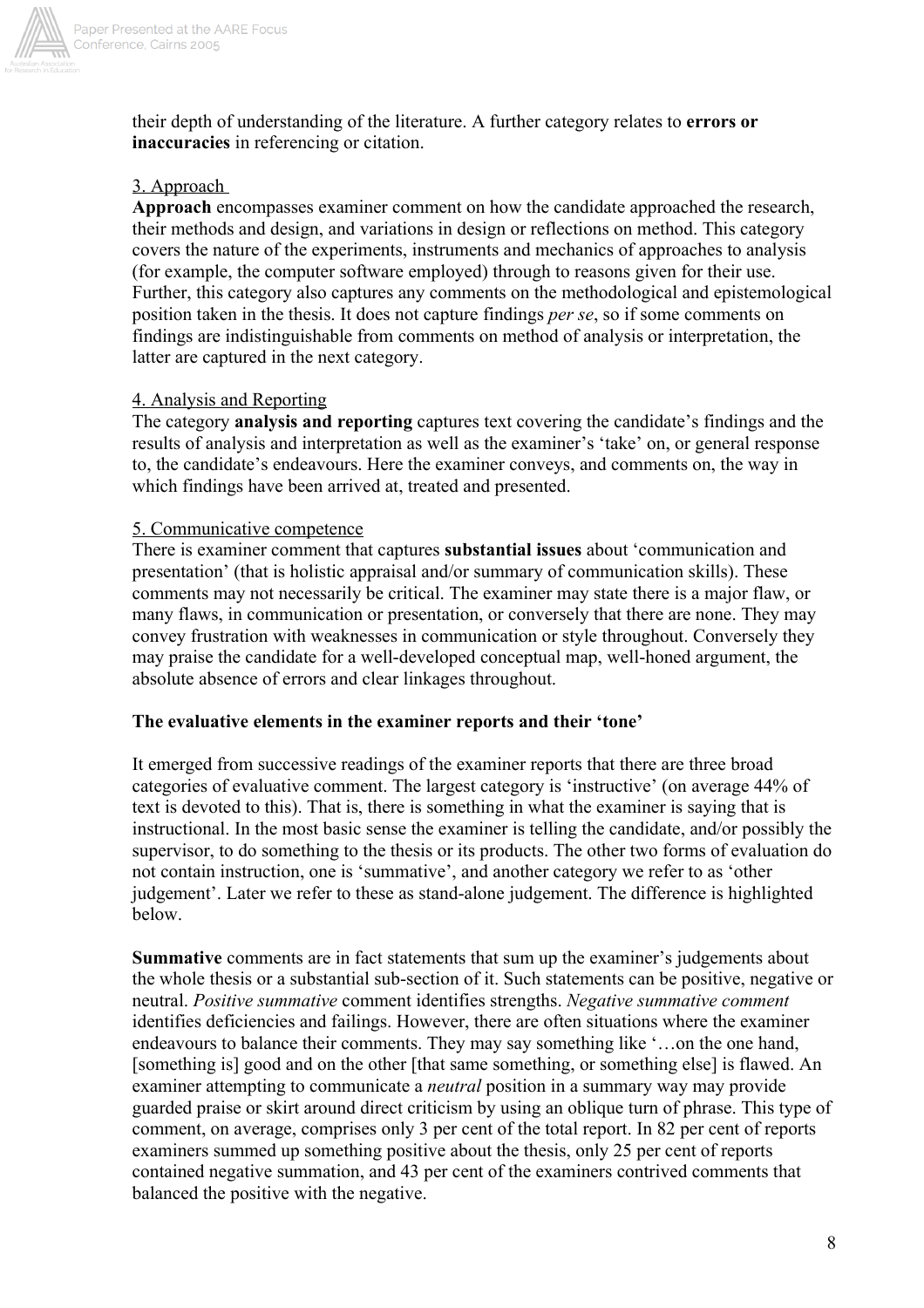

The comments captured in the final category of judgement, **other judgement,** typically convey a sense of responsiveness to the thesis by the examiner that range from the formal to the personal. They occur in 86 per cent of reports. Other judgement comments are not summative, or instructive. Unlike summative evaluation which positions the thesis (in whole or part) along a continuum of 'very good' to 'very poor', the 'other judgement' category captures such dimensions as 'satisfaction' (or not), 'worth' (or not), 'effort' (or not) through to 'interest', 'displeasure', 'frustration', 'amazement', etc. This category of comments may very clearly exhibit the examiner's involvement or engagement with the thesis in their adjudication of its value or worth. The comment may be celebratory, passionate or declarative in nature, suggesting strong feelings about some feature or aspect of the thesis. They may also capture the reiteration of something positive or negative that the examiner has written at more length about elsewhere in the report. At 16 per cent they constitute a relatively large proportion of the average report.

As indicated above the statements that capture overall judgement about the thesis are not only significantly related to recommendation but they have the most direct potential for identifying different levels and areas of 'quality'.

The two groups were merged providing the sum of positive and negative comments for each of the 10 assessable area sub-categories. The proportion of text in each examiner report of each of these was then calculated to provide estimates of the balance of examiner comment on each of the assessable area sub-categories.

## IDENTIFYING THE HIGH QUALITY AND MARGINAL THESES

Given the argument presented above that the examiner recommendations provided a good guide to thesis quality at the extremes, the high quality and marginal theses in the total group of 401 theses<sup>3</sup> were identified. The high quality theses were those for which all examiners and the committee uniformly ticked the top box, indicating the thesis should be accepted as submitted. A total of 24 theses with 59 examiner reports were in this category. These high quality theses represent 6 per cent of the 401 theses for which the examiner reports have been coded and analysed to date. The marginal theses were those for which at least half the examiners recommended that the thesis be revised and resubmitted for further examination or be failed, and the committee decision was that the thesis at least required major revision. Only 12 theses (3%) with 35 examiner reports were in the marginal category. The difference in stringency of selection of the high and marginal quality theses arose because few theses received a revise and resubmit recommendation and very few were recommended to fail. In fact no thesis in the study was failed by the committee, at least at the first examination.

The mean proportions of the categories in each report for the assessable areas (node 3) intersected with evaluative comment that had either a positive or negative tone were compared for the high quality and the marginal theses, using independent samples t-tests and the 0.05 statistical significance level. The categories exhibiting statistically significant differences were taken as distinguishing between theses of at the two quality extremes. The proportions in each category are shown in Table 1.

It will be noted that there were more significant differences between the high quality and marginal theses for the positive comments than for the negative comments in the examiner reports. In part this was because there were more positive than negative summative comments

<sup>&</sup>lt;sup>3</sup> These 401 theses generated 1103 examiner reports.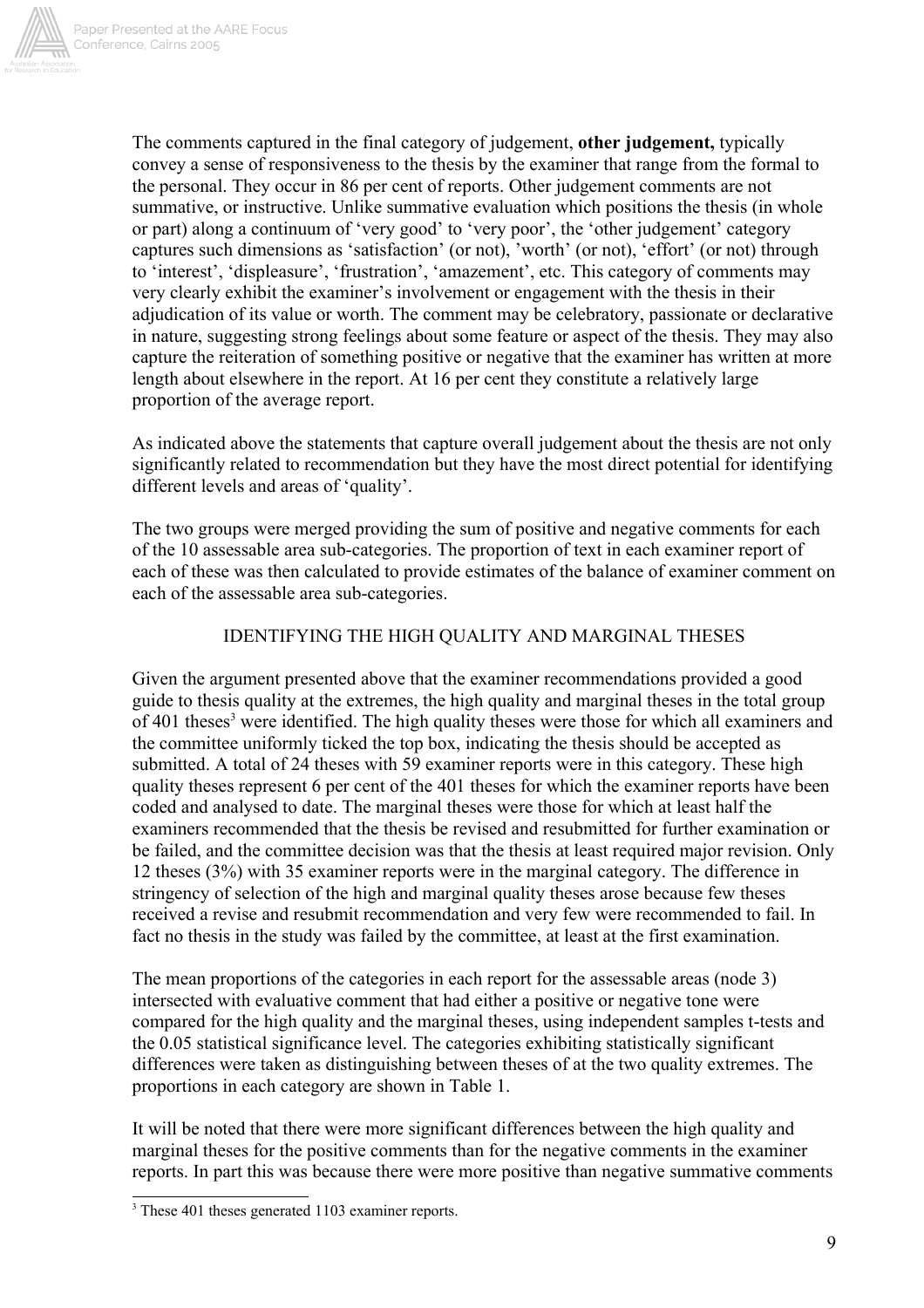

and other judgements in the reports, as would be expected given the fact that most theses are passed by the examiners. 4 However, negative comments about the scope and the significance and contribution of the thesis and the level of communicative competence do signpost differences between theses at opposite ends of the quality continuum. All positive categories except thesis scope and literature coverage differentiated between the two groups of theses. These results are similar, but not identical, to those we previously obtained more simply by identifying all comments that distinguished significantly between high and low quality theses (Holbrook, Bourke, Lovat  $&$  Dally, 2004b). The previous analysis had identified the following as important – aspects of thesis topic and approach, literature use and reporting, communicative competence and comment about publications arising from the thesis.

| <b>ASSESSABLE</b>                  | <b>POSITIVE TONE</b> |                | <b>NEGATIVE TONE</b> |                  |                |               |  |  |
|------------------------------------|----------------------|----------------|----------------------|------------------|----------------|---------------|--|--|
| <b>AREAS</b>                       | <b>HIGH Q</b>        | MARG Q         | <b>SIGNIF</b>        | <b>HIGH Q</b>    | MARG Q         | <b>SIGNIF</b> |  |  |
|                                    | $\%$                 | $\frac{0}{0}$  |                      | $\frac{0}{0}$    | $\frac{0}{0}$  |               |  |  |
| Scope and significance of thesis   |                      |                |                      |                  |                |               |  |  |
| Scope                              | 4.4                  | 1.0            | <b>NS</b>            | $\boldsymbol{0}$ | 0.8            | .032          |  |  |
| Significance $\&$<br>contribution  | 10.4                 | 2.6            | .002                 | $\overline{0}$   | 1.8            | .025          |  |  |
|                                    |                      |                |                      |                  |                |               |  |  |
| Publications<br>arising            | 2.5                  | 0.2            | .001                 | 0.1              | $\theta$       | <b>NS</b>     |  |  |
| Existing                           | 0.7                  | $\overline{0}$ | .007                 | $\overline{0}$   | $\overline{0}$ | <b>NS</b>     |  |  |
| publications                       |                      |                |                      |                  |                |               |  |  |
| <b>Review of literature</b>        |                      |                |                      |                  |                |               |  |  |
| Literature                         | 1.5                  | 1.4            | <b>NS</b>            | $\overline{0}$   | 0.5            | <b>NS</b>     |  |  |
| coverage                           |                      |                |                      |                  |                |               |  |  |
| Literature                         | $\overline{0}$       | $\overline{0}$ |                      | $\overline{0}$   | 1.4            | .007          |  |  |
| inaccuracy <sup>1</sup>            |                      |                |                      |                  |                |               |  |  |
| Literature use &                   | 1.4                  | 0.1            | .006                 | $\theta$         | 0.4            | <b>NS</b>     |  |  |
| application                        |                      |                |                      |                  |                |               |  |  |
| Approach                           | 4.3                  | 1.2            | .005                 | 0.2              | 0.9            | <b>NS</b>     |  |  |
| <b>Subject matter and findings</b> |                      |                |                      |                  |                |               |  |  |
| Analysis $\&$                      | 9.3                  | 1.9            | .000                 | 0.8              | 2.4            | <b>NS</b>     |  |  |
| reporting                          |                      |                |                      |                  |                |               |  |  |
| <b>Communicative competence</b>    |                      |                |                      |                  |                |               |  |  |
| Substantial                        | 4.4                  | 1.2            | .001                 | 0.3              | 2.4            | .020          |  |  |

| Table 1: Percentages of comments with positive and negative tone for each assessable area |
|-------------------------------------------------------------------------------------------|
| covered in examiner reports compared for high quality and marginal theses                 |
| (all discipline areas are included)                                                       |

Note:

1. Clearly there are no positive comments at all in examiner reports about inaccuracies in the literature review.

The significant differences noted above were obtained from examiner reports across all discipline areas. Our work to date has indicated that, in the main, the types of comments examiners make do not differ by discipline area (Bourke, Hattie & Anderson, 2004). However, given that this conference is principally concerned with educational research, quality indicators for both the high quality and marginal theses given as illustrations in the

<sup>4</sup> Previously we have published findings from this study indicating that there was a higher proportion of negative comments in examiner reports than positive comments (Holbrook et al, 2003). These results are not inconsistent with that. Most of the negative comments were formative rather than summative in nature, that is they were intended to encourage or require the candidate to amend the thesis. Formative comments are not included here.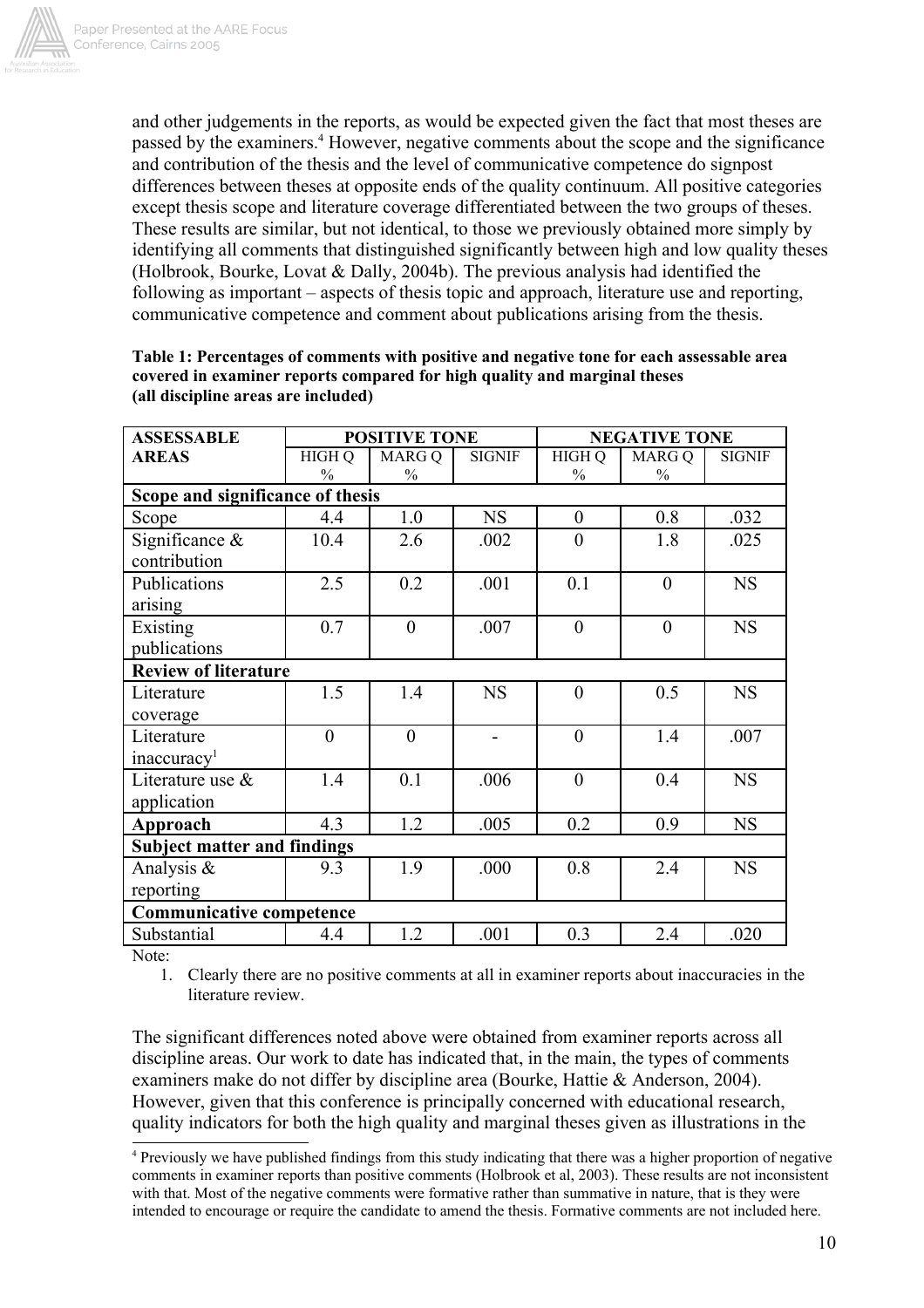

next section of this paper have been taken only from examiner reports on theses in the Broad Field of Study of Education.

## EXAMINER INDICATORS OF QUALITY IN EDUCATION THESES

In this paper, we take the opportunity to move the analysis forward for the project, particularly for Education theses. We now have a large enough group of candidates to explore some combinations of nodes (that is, where text codes intersect). In this case, we have intersected the assessable areas covered in the examiner reports with the combined judgement categories (hereafter referred to as stand-alone judgement or judgement), as either positive or negative comments.

The following brief extracts and commentary from examiner reports that differentiated between high quality and marginal theses in Education, based on this intersection, are grouped according to the assessable areas shown in Table 1. The comments identified here are on the whole less rich and textured than many other examples of evaluative comment. This is not surprising as we are drawing on the most succinct of the comments, identified as those where examiners pinpoint central strengths and weaknesses of theses in Education. Limiting this analysis to Education examiner reports, we excluded many comments from reports in other disciplines that were more evocative or expressive of what examiners saw as high quality and marginal theses.

### **Thesis scope**

With respect to scope of thesis, there were very few distinguishing comments of the standalone judgement type, and all were negative. In the example below, the scope of the study may not have been inadequate, but it was not clear to the examiner.

*It was not always clear … what the actual aim of the study was*. *For example, the aim is written in different styles on [several listed pages].* (Examiner 408412530)

In another case, the examiner felt that the thesis title was not reflected in the thesis which was 'parochial', that is, the title was appropriate for a doctoral thesis but the scope of the thesis itself was inadequate.

### **Thesis significance and contribution**

There were many more distinguishing judgements that were positive about thesis significance and contribution, than there were negative comments for either the high or marginal theses. With respect to positive comments, in most cases the examiner was referring to an original contribution to knowledge or to theory in the field.

*Impressive scholarly contribution ... rich in insight and provides a helpful heuristic for the advancement of knowledge in the field… highly original and thought-provoking.* (401510440)

Other stand-alone judgements about contribution also crossed over into the analysis and reporting and the approach sub-categories when the examiner commented on a contribution to methodology.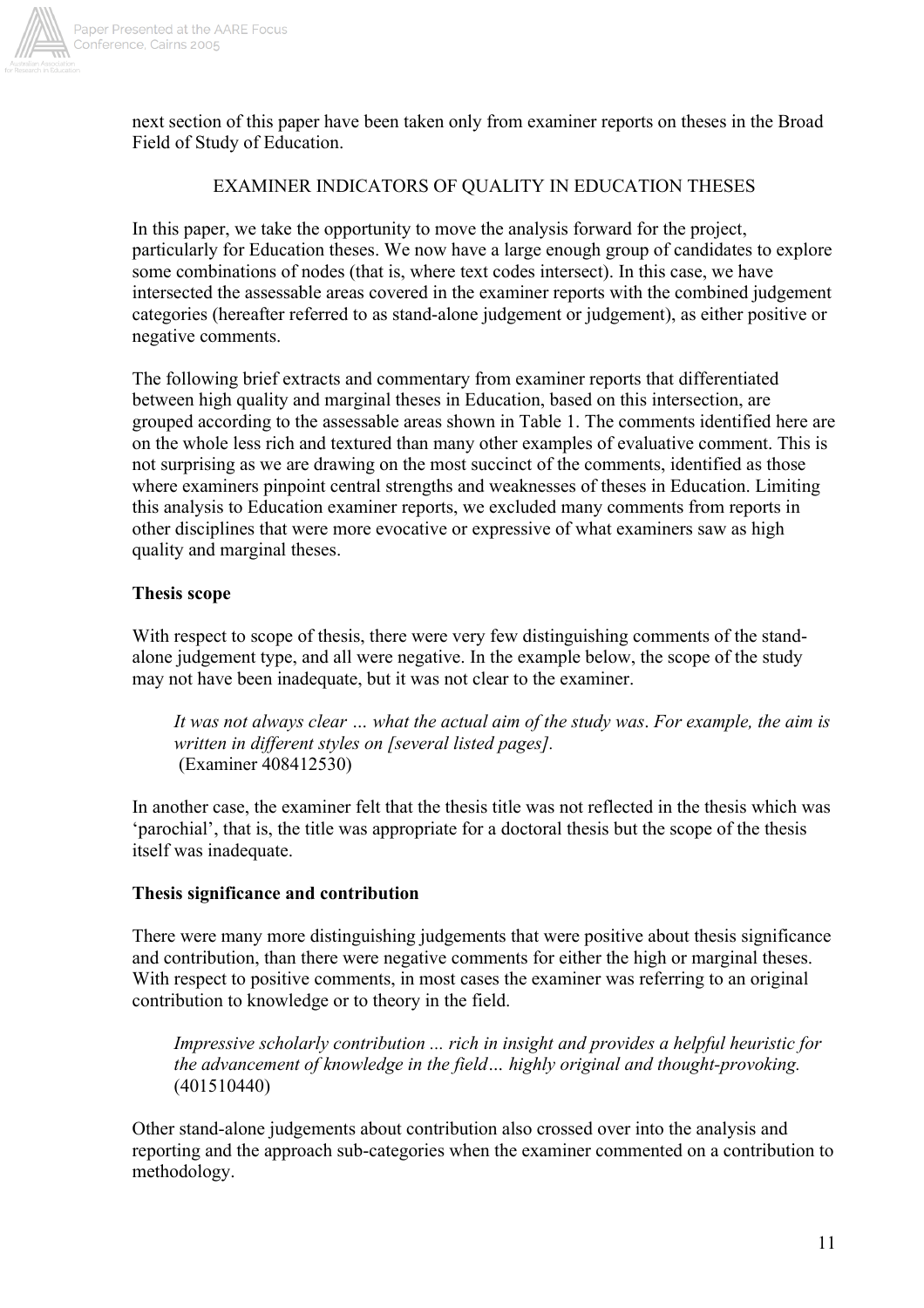

*... has made a valuable and interesting contribution to knowledge because of the comprehensive nature of the data-gathering and also the unique analysis.* (150911580)

Some examiners in Education also commented on the contribution of the thesis to practice, or as 'adding to practical debates'. Positive comments about the contribution of the thesis to professional practice were also made in conjunction with another sub-category, related to the importance of publications arising from the thesis.

### **Publications arising from the thesis and existing publications**

The focus of the positive stand-alone judgements by Education examiners related to potential publications arising from the thesis tended to be about making the 'information accessible to others', both researchers and practitioners, indicating that the results 'deserve to be widely promulgated'. There were no examiner comments at all on Education theses related to existing publications, although these were present in examiner comments on theses in other disciplines.

### **Review of literature: coverage, use and application**

Apart from stand-alone negative judgement on inaccuracies in the literature review, there was little negative and positive judgement on the literature review for either the high quality or marginal theses. Although literature coverage was not found to differentiate between high quality and marginal theses across all disciplines, positive comment about coverage was more common in examiner reports on theses in Education. Both comprehensiveness and location of literature in the field were important for examiners.

*…literature review is comprehensive and probably definitive …it locates and supports the study* (408412520)

*…very precisely locates her research project in a wider body of scholarship that she carefully and accurately summarises.* (400510140)

Negative comment about literature use and application was generally not a distinguishing characteristic between theses in Education or the other disciplines.

## **Approach of thesis**

Positive judgements about the approach taken in the thesis were reasonably common for high quality theses, although negative judgements were rare for both high quality and marginal theses. As would be expected the positive comments on approach related, in the main, to methodological issues, including data collection and analysis, and in some cases focussed on 'care and attention to detail' being evident in a complex research project.

*…study [was] methodologically soundly based and comprehensive … In terms of the data collection and analysis, the thesis is impressive, evidencing insightfulness, originality and sensitivity of …* (202000570)

Positive comment on the approach may also have focussed on reporting which links with the communication sub-category as shown in these two examples.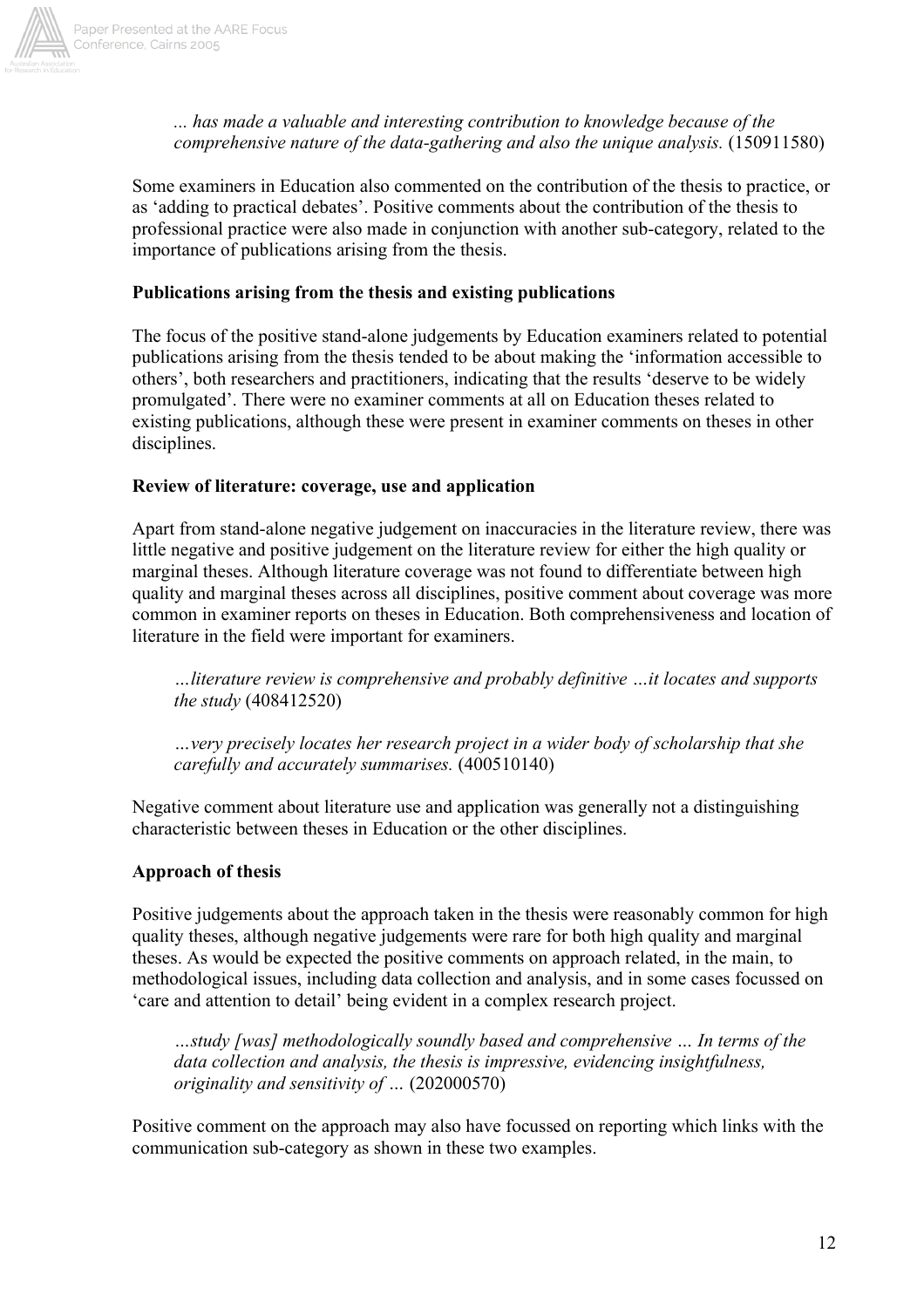

*good knowledge of the methods that were used and gave good descriptions of … method and procedures…* (408412540)

*The methodology is well justified, sound and clearly described … (404611400)*

## **Analysis and reporting**

Positive judgement about analysis and reporting was common for high quality theses, effectively distinguishing these from marginal theses. One of the key virtues identified by examiners of Education theses was commitment, this was evidenced by 'care and attention to detail', and by reporting that was considered 'challenging' or 'honest, even courageous'.

Other positive comments related to good connections between strands of the thesis or between methods, analysis and theory.

D*evelops clear connections ... indications of the rich seam of research …* (150111220)

*The candidate has [constructed] a strong and effective argument. She has recognised the value of having and developing a thesis. … has shown a remarkably high level of perceptiveness, insight and intellectual acumen in the ways she used her materials to draw out appropriate and interesting insights and conclusions.* (400510140)

There was perhaps slightly more negative examiner judgement in Education on analysis and reporting than was the case in other disciplines. The concern seemed to be focussed on inadequate connections or lack of critical analysis of what was done.

*There is a sense throughout that the writer has had to struggle hard to synthesise and* integrate his material, and that he is not fully confident with it. (202000580)

*It is of concern that a person writing a thesis at this level offers no critical analysis of the information presented.* (308201650)

## **Communicative competence: substantive issues**

Both positive and negative judgement on substantial issues of communicative competence of the thesis distinguished between high quality and marginal theses, and positive comments were reasonably common for high quality theses. One of the key issues of communication for examiners of Education theses was enjoyment derived from reading a thesis because it was well written, sometimes expressed as 'easy to read'. Writing that was 'cogent and straightforward' was valued, as was a thesis with 'data and analyses [that] flow sequentially to logical conclusions'. Occasional 'eloquence' was seen as a bonus.

Negative comments on substantial communicative competence were not common in Education examiner reports, but there was a focus on polish that was broader than editorial issues. Theses that were considered too long were seen to require further work to improve communication. Perhaps more importantly, an unpolished, hurried thesis might contain 'broad generalisations [that] are not supported', even though the examiner could see how the assertions could have been supported with more time and care taken.

SUMMARY AND CONCLUSIONS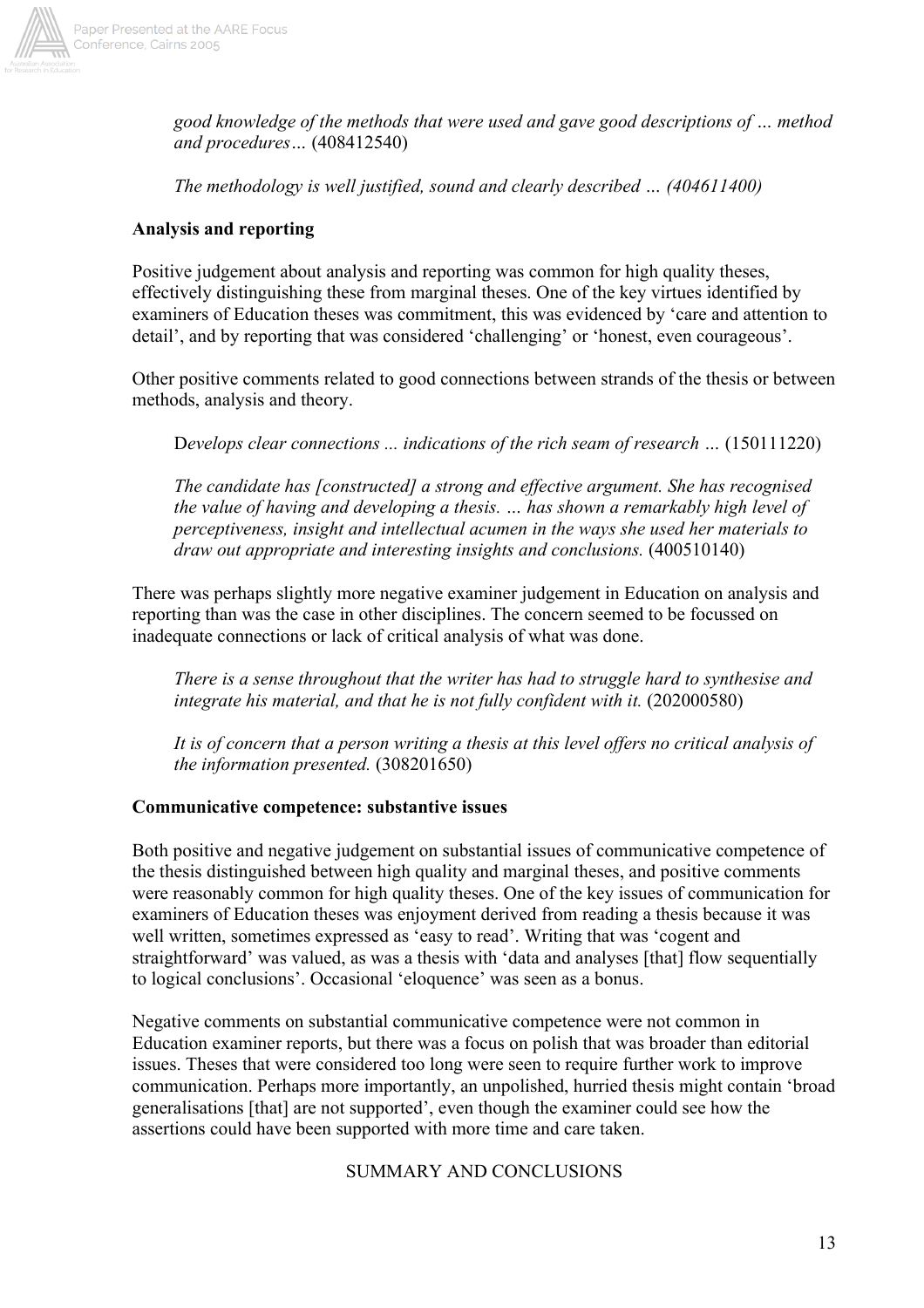

This paper has outlined ways in which examiners identify quality in PhD theses, first in theses across all discipline areas, and then with a particular focus on Education. From the wide range of comments made, sub-sets of positive and negative summative comments and other judgements (described in the paper as 'stand-alone judgement') on a range of assessable areas were identified that distinguished high quality from marginal theses. High quality theses were those uniformly recommended for acceptance as submitted. Theses were determined to be marginal if at least half the examiners had recommended that they be revised and resubmitted or failed and the committee decided that they required major revision. Most of these marginal theses actually were eventually passed and the PhD awarded, following substantial correction and perhaps re-examination.

It was found that positive and/or negative examiner judgement about several sub-categories of assessable areas – scope and significance of the thesis, the literature review, approach of the thesis, subject matter and findings and communicative competence – were indicative of high quality and marginal theses. Examples of both positive and negative examiner judgements were given in this paper. In particular, the comments of examiners making positive judgements provided a variety of clear indicators of high quality theses. There was a lesser range of negative examiner judgements that indicated marginal theses. The analysis of comment defined as stand-alone judgement reported here has been more successful in identifying clear, succinct indicators of high quality theses than it has been in identifying such indicators of marginal theses. Examiners do not provide much of this type of judgement for theses at the margins because they are more inclined to provide extended evaluative comment of an instructive kind (that is, where the examiner uses their report in an attempt to teach the candidate as well as to evaluate the thesis, as illustrated in Appendix 1). In such categories of evaluative comment, negative judgement is closely integrated with instructive comment. The next step that we need to take is to draw out the judgemental components of instructive comment to assist us to identify a larger variety of evaluative comments that identify marginal theses.

We have selected and used categories of judgement with both positive and negative tones that would specifically assist us to identify the features that significantly distinguished between theses at the two ends of the quality continuum. Our findings may not cause much surprise but they do provide serious food for thought if we are considering the impact of doctoral research on the discipline of Education. When examiners capture what is really good about a PhD, the model PhD if you will, then what we have is the combination of fine research, research talent and well-assimilated research training and education. The very best theses bear all the markers not of documents produced by 'learner researchers', but by persons already acclaimed as 'researchers', perhaps new researchers but those definitely with the potential to become acceptable as peers.

By contrast many examiners struggle with recommendations on theses of marginal quality. But should they? It may be time to distinguish more forcefully between thesis excellence, pass and fail. Examiners do sometimes pinpoint the depth of the flaws in a marginal thesis, for example, when the thesis is not making anything by way of a contribution or appears to have been flawed in some cases from the outset. More than this, perhaps the candidate cannot 'communicate' effectively. The latter is more than the thesis exhibiting problems with conventions, is it a problem of real substance. We have shown elsewhere that ultimately it is often the examiner who provides the key ideas and even the references that allow such candidates to raise their thesis to a marginal pass and scrape through (Holbrook, Bourke, Lovat & Dally, 2004a). Fortunately this group of candidates is small, but their doctoral completion could hardly be claimed as an indicator of research 'quality'.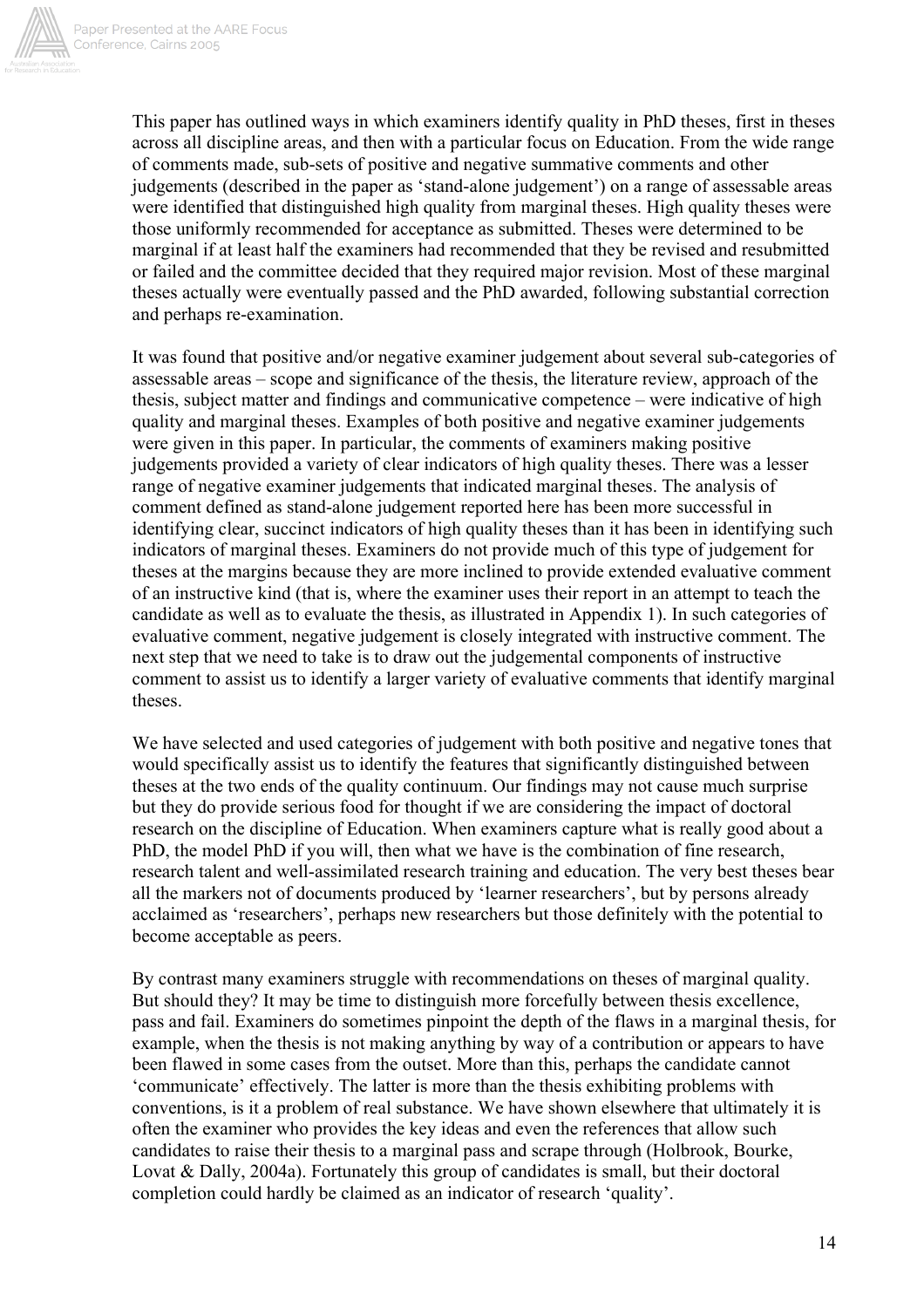

Across all institutions, the best theses are yielding outstanding research quality, and we should be careful not to jeopardise this status by accepting all theses submitted for examination unless we establish that they reach at least a minimally acceptable standard. Currently individual examiners and university committees define this standard – can we help them further to do this? The PhD process can and normally does yield sound research training and significant research outcomes. Dissemination of only the best research will assist in ensuring the best research outcomes have greater impact.

Based on the results of the work described here, it would be possible to develop a checklist of criteria for assessing theses, once the data coding and analysis for the large study are complete. Examiners could be asked to complete the checklist and forward it with their written report on the thesis. Clearly the inclusion of such a checklist with the thesis would be likely to influence the examiner report, and we might like to ponder the desirability of this occurring. The nature of thesis examination, and thus the assessment of research completed by higher degree research candidates could be changed profoundly.

There currently exists, however, a range of approaches to higher degree research examination that are used by universities. Although checklists are not generally used (except for the overall recommendation), some universities do provide detailed guidelines on what examiners should comment on in their reports, while others do not. Although experienced examiners tend to say that they read, but do not use the guidelines provided (Mullins  $&$  Kiley, 2002), there are some indications of subtle differences in the nature of examiner comments between universities that differ on the provision of detailed guidelines (Holbrook, Dally, Bourke, Lovat, Monfries  $\&$ Lu, 2004).

Although, as mentioned above, the proportions of examiner comment across coded categories does not generally differ by discipline area, further investigation is needed and will be undertaken when all the data are available. When tone is taken into account, however, there are more positive examiner comments on existing publications for theses in science and technology disciplines than in the humanities and social sciences discipline areas. In part this difference reflects a divergence in practice and expectation of candidates between these broad areas, and it is more likely that candidates in science areas will have published something before submitting their thesis.

Another minor discipline difference related to tone was that negative comments on literature coverage by thesis examiners were indicative of marginal theses in Education, but less so in other disciplines, where this relationship was not significant.

There is also the possibility that examiner comments on theses in professional disciplines (notably Education, Engineering and Health) might differ from those from other discipline areas (the humanities, arts and some of the sciences), particularly with respect to comments on significance and contribution of the thesis results. There are some possible indications in the texts of examiner reports that a thesis which is considered useful to the profession, in addition to the research community of scholars, was seen in a more positive light. If such a difference were found to exist consistently, it would need to be taken into consideration in any checklist provided for use by examiners.

Guidelines towards developing a method of determining the quality of theses accepted for the award of a PhD will clearly be of interest to those concerned with reporting to a Research Quality Framework, but we would hope for a more proactive use of guidelines than that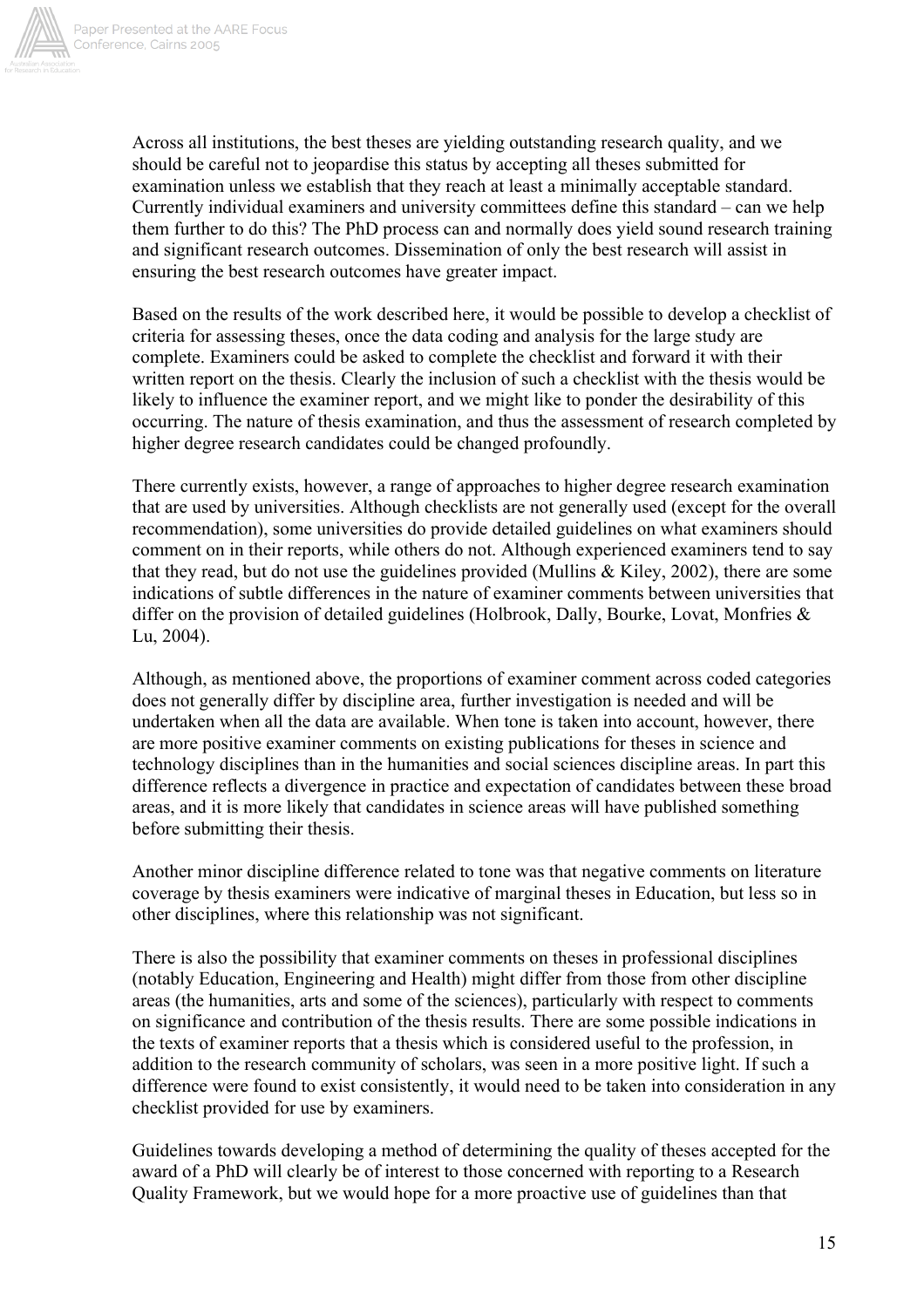

alone. By providing information to research supervisors and students about what aspects examiners privilege in their assessments of thesis quality, the supervisors and students will be better placed to improve what they do when designing research projects and writing theses. It would also be possible to assist inexperienced examiners by providing them with such information gleaned from the reports of more experienced examiners. Thus, the quality of research training itself and of its reporting in theses and the research literature should be enhanced to the overall benefit of Australia's research effort and profile across all discipline areas.

### **REFERENCES**

Bourke, S., Hattie, J. & Anderson, L. (2004). Predicting examiner recommendations on PhD theses. *International Journal of Educational Research, 41,* 2, 178-194.

Chubb, J. W. (2000). The impact of the white paper on universities: some possibilities. In M. Kiley & G. Mullins (eds), *Proceedings of the Quality in Postgraduate Research Conference: Making ends meet*, April 13-24, Adelaide, pp. 15-23.

Department of Education, Training and Youth Affairs (DETYA) (2000). *Publications - Higher Education Statistics Collections*, DETYA (now DEST), Canberra, published at http://www.detya.gov.au/highered/statpubs.htm#studpubs, accessed 11 Mar 2005.

Department of Education, Science and Training (DEST) (2005). *Publications – Higher Education Statistics Collections*, DEST, Canberra, published at http://www.detya.gov.au/highered/statpubs.htm#studpubs, accessed 11 Mar 2005.

Evans, T., Macauley, P., Pearson, M. & Tregenza, K. (2003). A decadic review of PhDs in Australia. Paper presented at the Joint AARE/NZARE Annual Conference, Auckland, Nov/Dec. Accessible at http://www.aare.edu.au/03pap/eva03090.pdf

Harvey, L. & Green, D. (1993). Defining quality. *Assessment & Evaluation in Higher Education, 18*, 1, 9-34.

Hansford, B.C. & Maxwell, T.W. (1993). A masters degree program: Structural components and examiners' comments. *Higher Education Research and Development, 12*, 2, 171-187.

Holbrook, A., Ainley, J., Bourke, S., Owen, J., McKenzie, P., Misson, S. & Johnson, T. (2000). Mapping educational research and its impact on Australian schools. In DETYA, *The Impact of Educational Research*, Research Evaluation Program, Higher Education Division, Canberra.

Holbrook, A. & Bourke, S. (2004). An investigation of PhD examination outcome in Australia using a mixed method approach. *Australian Journal of Educational & Developmental Psychology, 4,* 153-169.

Holbrook, A., Bourke, S. & Dally, K. (2003). How examiners define quality in the doctoral thesis. Paper presented at the Biennial Conference of the European Association for Research in Learning and Instruction, Padova, Italy.

Holbrook, A., Bourke, S., Lovat, T. & Dally, K. (2004a). PhD theses at the margin: Examiner comment on resubmitted theses. *Melbourne Studies in Education, 45,* 1, 89-116.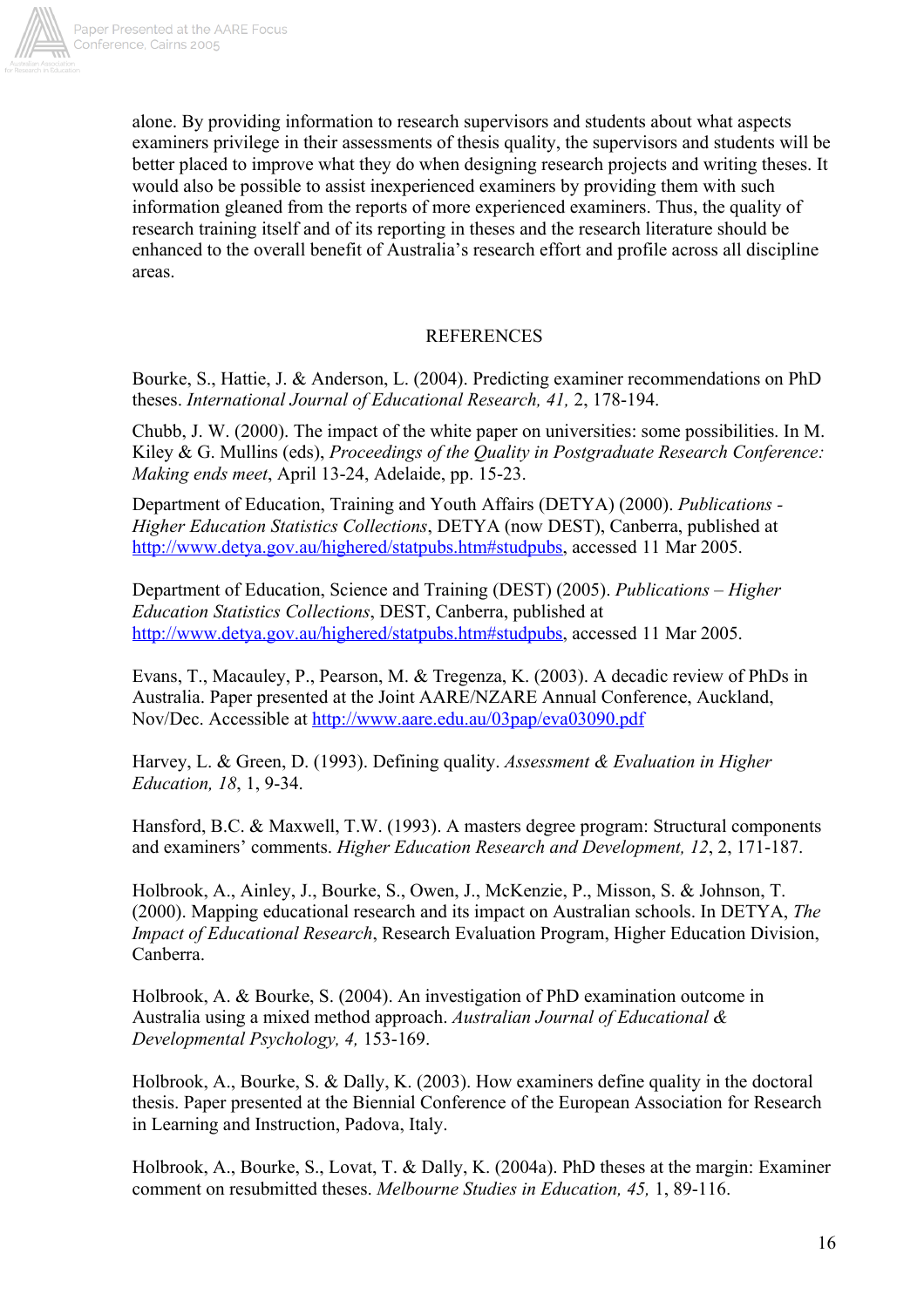

Holbrook, A., Bourke, S., Lovat, T. & Dally, K. (2004b). Investigating PhD thesis examination reports. *International Journal of Educational Research, 41.* 2, 98-120.

Holbrook, A. & Dally, K (2003), Emphases in 603 doctoral examination reports, Investigating Doctoral Assessment Symposium, paper 1, presented at the EARLI Conference, Padova, Italy August 26-30.

Holbrook, A., Dally, K., Bourke, S., Lovat, T., Monfries, M. & Lu, Y. (2004). Evaluating some fundamental features of doctoral assessment. Paper presented in a Symposium, 'Assessment and its implications for research education', at the Quality in Postgraduate Research Conference, Glenelg.

Johnston, S. (1997). Examining the examiners: an analysis of examiners' report on doctoral theses. *Studies in Higher Education, 22*, 3, 333-347.

Lovat, T., Monfries, M. & Morrison, K. (2004). Ways of knowing and power discourse in doctoral examination. *International Journal of Educational Research, 41.* 2, 163-177.

Mullins, G. & Kiley, M. (2002). 'It's a PhD, not a Nobel Prize': how experienced examiners assess research theses. *Studies in Higher Education, 27*, 4, 369-386.

Pitkethly, A. & Prosser, M. (1995). Examiners' comments on the international context of PhD theses. In C. McNaught & K. Beattie (Eds), *Research into Higher Education: Dilemmas, Directions and Diversion.* (pp. 129-136). Melbourne: HERDSA.

Roberts, G. (Chair) (2005). *Research Quality Framework: Assessing the quality and impact of research in Australia. Issues Paper.* DEST, Canberra. Published at http://www.dest.gov.au/resqual/issues\_paper.htm

Scott, D., Brown, A., Lunt, I. & Thorne, L. (2004). *Professional Doctorates: Integrating Professional and Academic Knowledge,* Berkshire England: Society for Research into Higher Education and 0pen University Press.

Shaw, M. & Greene, D. (2002). Benchmarking the Ph.D. – a tentative beginning. *Quality Assurance in Education, 10,* 2, 116-124.

Yates, L. (2004). *What does Good Education Research look like?* Open university Press, McGaw-Hill Education, Berkshire, England.